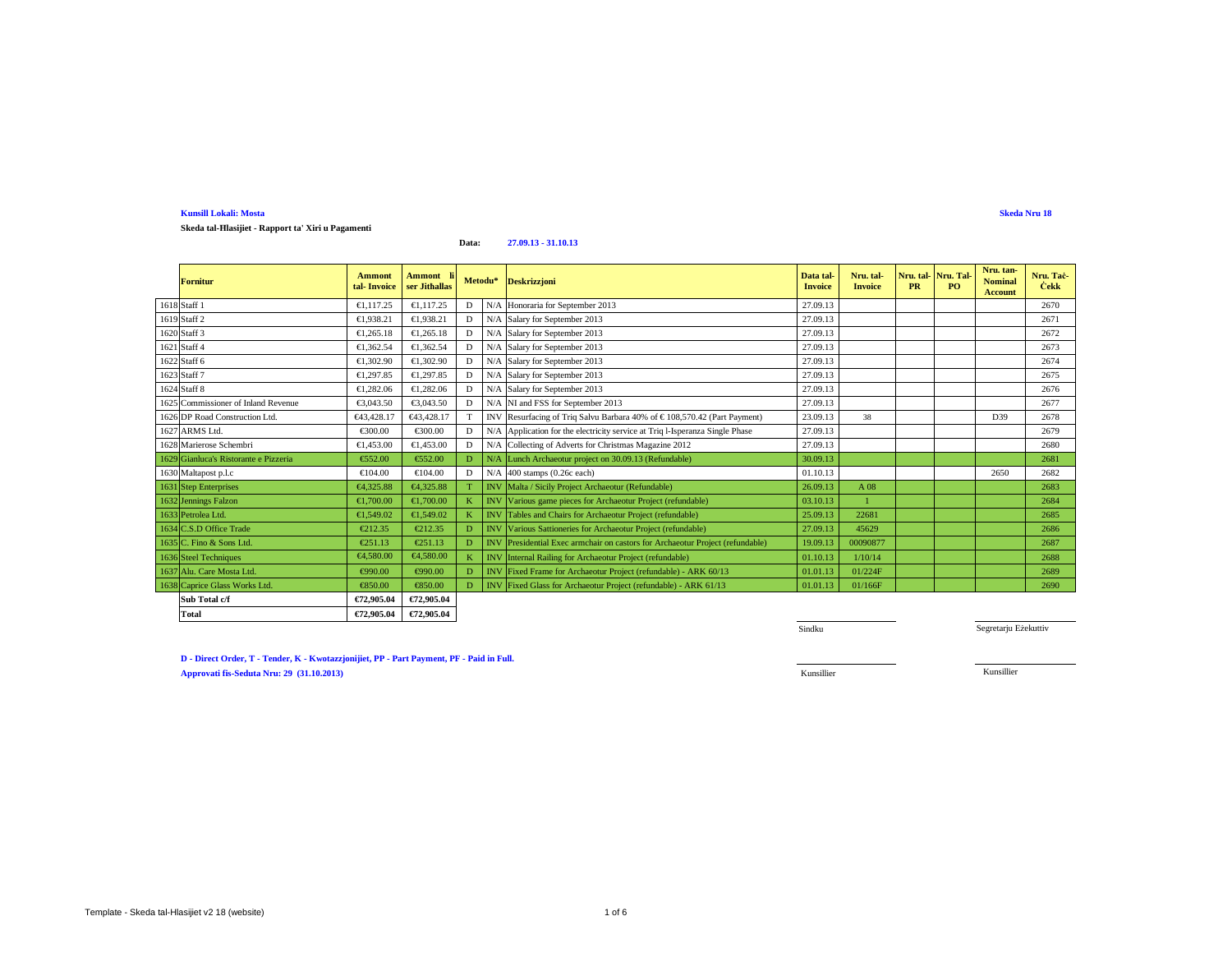# **Skeda tal-Ħlasijiet - Rapport ta' Xiri u Pagamenti**

#### **Data:27.09.13 - 31.10.13**

|      | <b>Fornitur</b>                           | Ammont tal-<br><b>Invoice</b> | Ammont<br>ser Jithallas |   |            | Metodu* Deskrizzjoni                                                                            | Data tal-<br><b>Invoice</b> | Nru. tal-<br><b>Invoice</b> | Nru. tal-Nru. Tal<br><b>PR</b> | PO. | Nru. tan-<br><b>Nominal</b><br><b>Account</b> | Nru. Tac-<br><b>Čekk</b> |
|------|-------------------------------------------|-------------------------------|-------------------------|---|------------|-------------------------------------------------------------------------------------------------|-----------------------------|-----------------------------|--------------------------------|-----|-----------------------------------------------|--------------------------|
|      | 1639 Calleja Ltd.                         | €133.67                       | €133.67                 |   |            | INV Spike Spot Type Bfor Archaeotur Project (refundable) - ARK 63/13                            | 27.09.13                    | 70005871                    |                                |     |                                               | 2691                     |
|      | 1640 Calleja Ltd.                         | €30.56                        | €30.56                  |   |            | INV Surface Spot Type Hor Archaeotur Project (refundable) - ARK 68/13                           | 27.09.13                    | 70005873                    |                                |     |                                               | 2691                     |
|      | 1641 Calleja Ltd.                         | €133.67                       | €133.67                 |   |            | INV Spike Spot 7W 400K for Archaeotur Project (refundable) - ARK 66/13                          | 27.09.13                    | 70005872                    |                                |     |                                               | 2691                     |
|      | 1642 Raymond Cuschieri                    | €177.00                       | €177.00                 |   |            | INV Masonry Works for Archaeotur Project (refundable) - ARK 43/13                               | 24.09.13                    | 13310                       |                                |     |                                               | 2692                     |
|      | 1643 Raymond Cuschieri                    | €885.00                       | €885.00                 |   |            | INVCarpentry Works for Archaeotur Project (refundable) - ARK 43/13                              | 24.09.13                    | 13307                       |                                |     |                                               | 2692                     |
|      | 1644 Raymond Cuschieri                    | €128.00                       | €128.00                 |   |            | INV Miscellaneou Works for Archaeotur Project (refundable) - ARK 43/13                          | 24.09.13                    | 13308                       |                                |     |                                               | 2692                     |
|      | 1645 Raymond Cuschieri                    | €6.431.30                     | €6.431.30               |   |            | INV Supply & Inst. of 13 internal doors for Archaeotur Project (refundable)-ARK 43/13           | 24.09.13                    | 13309                       |                                |     |                                               | 2692                     |
|      | 1646 Raymond Cuschieri                    | €3.265.65                     | €3.265.65               |   |            | <b>INV</b> Internal Finsihing Works at Farmhouse for Archaeotur Project (refundable) - ARK56/13 | 01.10.13                    | 13311                       |                                |     |                                               | 2692                     |
|      | 1647 Marco Gauci                          | €16,427.86                    | €16,427.86              |   |            | INV Supply & fix Light Fittings for Archaeotur Project (refundable) - ARK 48/13                 | 01.10.13                    | 163                         |                                |     |                                               | 2693                     |
|      | 1648 Marco Gauci                          | €2,124.00                     | €2,124.00               |   |            | INV Supply of cabls for Archaeotur Project (refundable) - ARK 70/13                             | 02.10.13                    | 164                         |                                |     |                                               | 2693                     |
| 1649 |                                           |                               |                         |   |            | <b>CANCELLED</b>                                                                                |                             |                             |                                |     |                                               | 2694                     |
|      | 1650 Philip Azzopardi                     | €2,321.80                     | €2,321.80               | T | <b>INV</b> | Service 6 Maintenance Hand / Office Messenger - September 2013                                  | 30.09.13                    | $Sep-13$                    |                                |     | A15                                           | 2695                     |
|      | 1651 Philip Azzopardi                     | €650.00                       | €650.00                 | T | <b>INV</b> | Use of Van HGV 017 - September 203                                                              | 30.09.13                    | $Sep-13$                    |                                |     | A15                                           | 2696                     |
|      | 1652 Johnny Schembri                      | €501.50                       | €501.50                 | D |            | INV Supply and fix flush door and gypsum boards for Archaeotur Project (refundable)             | 26.09.13                    | 37                          |                                |     |                                               | 2697                     |
| 1653 |                                           |                               |                         |   |            | <b>CANCELLED</b>                                                                                |                             |                             |                                |     |                                               | 2698                     |
|      | 1654 JGC Ltd.                             | €36,500.00                    | €36,500.00              |   |            | INV KLM 12-12 - Upgrading of Playing Field at Blata l-Gholja (payment on account)               | 28.08.13                    | 213-13                      |                                |     |                                               | 2699                     |
|      | 1655 Information Technology Services ltd. | €177.00                       | €17700                  | D |            | INV ITS Software Support from Dec 13 - Nov 14                                                   | 07.10.13                    | 130375                      |                                |     |                                               | 2700                     |
|      | 1656 Dimbros Ltd.                         | €53,255.64                    | €53,255.64              |   |            | INVExcavation and construction works fro the car park (refundable) - ARK 49/13                  | 30.09.13                    |                             |                                |     |                                               | 2701                     |
|      | 1657 ARMS Ltd.                            | €797.37                       | €797.37                 | D |            | INV Mosta Local Council Civic Centre 17.03.13 - 15.06.13                                        | 18.09.13                    | 17450185                    |                                |     | A06                                           | 2702                     |
|      | 1658 ARMS Ltd.                            | €1,400.85                     | €1,400.85               | D |            | INV Lift Mosta CivicCentre 14.03.13 - 15.06.13                                                  | 18.09.13                    | 17450184                    |                                |     | A06                                           | 2703                     |
|      | Sub Total c/f                             | €125.593.72                   | €125,593.72             |   |            |                                                                                                 |                             |                             |                                |     |                                               |                          |
|      | Sub Total b/f (page 1 of 6                | €72,905.04                    | €72,905.04              |   |            |                                                                                                 |                             |                             |                                |     |                                               |                          |
|      | <b>Total</b>                              | €198,498.76                   | €198,498.76             |   |            |                                                                                                 | Sindku                      |                             |                                |     | Segretarju Eżekuttiv                          |                          |

**D - Direct Order, T - Tender, K - Kwotazzjonijiet, PP - Part Payment, PF - Paid in Full. Approvati fis-Seduta Nru: 24 (29.08.20 Approvati fis-Seduta Nru: 29 (31.10.2013) 13)**

Kunsillier

Kunsillier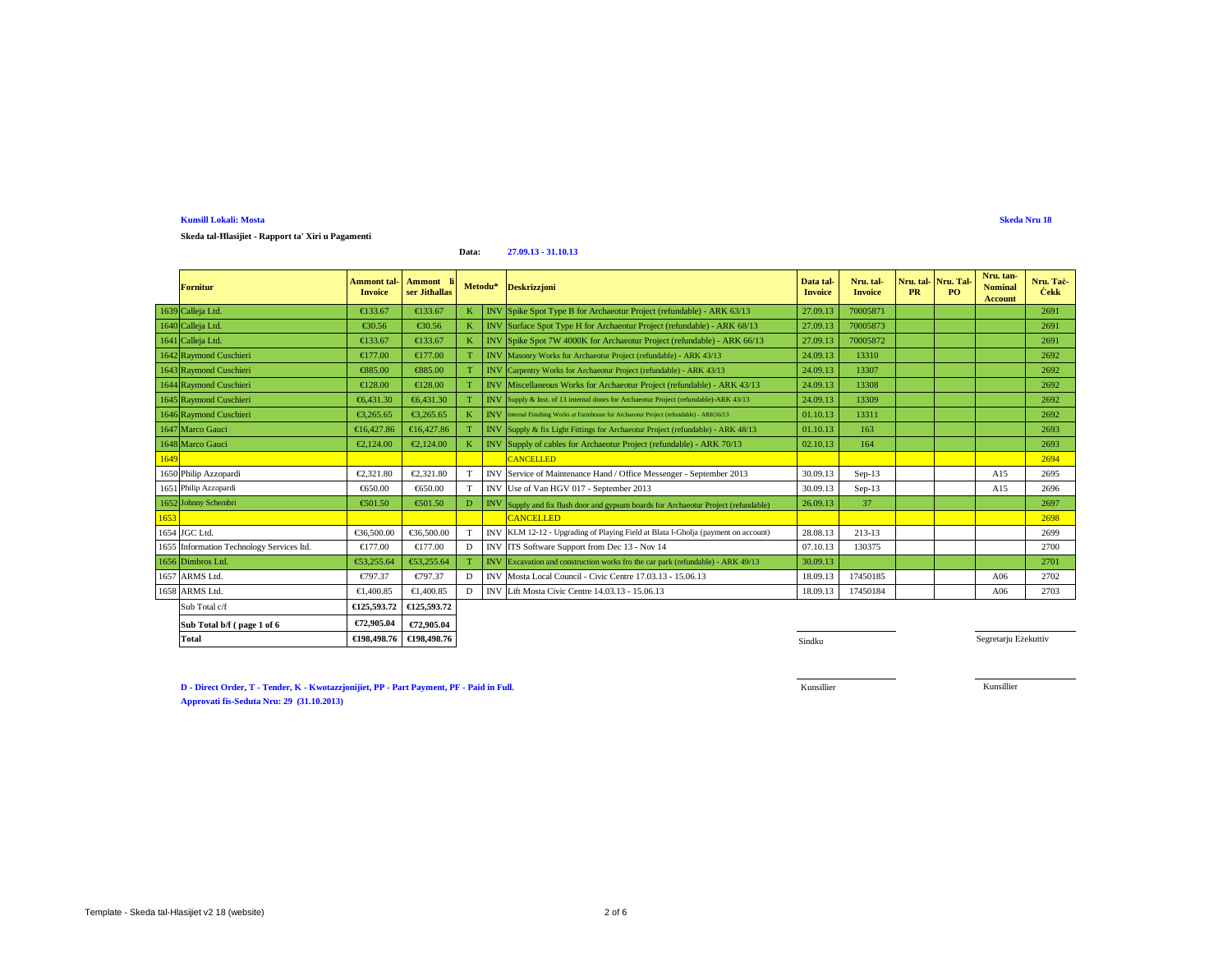**Skeda tal-Hlasijiet - Rapport ta' Xiri u Pagamenti**

#### **Data:27.09.13 - 31.10.13**

| <b>Fornitur</b>                            | <b>Ammont</b> tal-<br><b>Invoice</b> | Ammont li<br>ser Jithallas           |   | Metodu*    | Deskrizzjoni                                                                            | Data tal-<br><b>Invoice</b> | Nru. tal-<br><b>Invoice</b> | <b>PR</b> | Nru. tal-Nru. Tal-<br>PO <sub>1</sub> | Nru. tan-<br><b>Nominal</b><br><b>Account</b> | Nru. Tac-<br><b>Čekk</b> |
|--------------------------------------------|--------------------------------------|--------------------------------------|---|------------|-----------------------------------------------------------------------------------------|-----------------------------|-----------------------------|-----------|---------------------------------------|-----------------------------------------------|--------------------------|
| 1659 ARMS Ltd.                             | €165.97                              | €165.97                              | D | <b>INV</b> | 15 Gnien t'Ottubru 4.03.13 - 14.06.13                                                   | 18.09.13                    | 17450186                    |           |                                       | A06                                           | 2704                     |
| 1660 ARMS Ltd.                             | €86.88                               | €86.88                               | D | <b>INV</b> | Gnien Reggie Cilia Str Light 17.03.13 - 14.06.13                                        | 18.09.13                    | 17450188                    |           |                                       | A06                                           | 2705                     |
| 1661 ARMS Ltd.                             | €0.00                                | $\epsilon 0.00$                      | D | <b>INV</b> | Gnien Grognet de Vasse T.03.13 - 14.06.13                                               | 18.09.13                    | 17450187                    |           |                                       | A06                                           |                          |
| 1662 GO plc                                | €15.97                               | €15.97                               | D | <b>INV</b> | 79416841 - Rental Oct 2013 Consumpion Sept 2013                                         | 06.10.13                    | 34657426                    |           |                                       |                                               | 2706                     |
| 1663 GO plc                                | €66.24                               | €66.24                               | D | <b>INV</b> | 99990002 - Rental Oct 2013 Consumpton Sept 2013                                         | 06.10.13                    | 34590309                    |           |                                       |                                               | 2707                     |
| 1664 R&G Hardware Stores                   | €265.50                              | €265.50                              | D | <b>INV</b> | Novex Drilfor Mosta Local Council Tools and Machinary                                   | 09.10.13                    | 30488                       |           | 545/13                                |                                               | 2708                     |
| 1665 GO plc                                | €27.73                               | €27.73                               | D | <b>INV</b> | Rental Charge - Mosta Youth Empowerment Centre                                          | 10.09.13                    | 34506912                    |           |                                       | 2163                                          | 2709                     |
| 1666 Petrolea Ltd.                         | €3,803.07                            | €3,803,07                            |   |            | INV Kitchenette furniture fittings & app. for Archaeotur Project (refundable) ARK 44/13 | 25.09.13                    | 22680                       |           |                                       |                                               | 2710                     |
| 1667 GO plc                                | €489.01                              | €489.01                              | D | <b>INV</b> | Billing Summary - Rental Oct 2013Consumption Sept 2013                                  | 14.10.13                    | 34920843                    |           |                                       |                                               | 2711                     |
| 1668 Inserv Retail Ltd. - Philip Azzopardi | €35.44                               | €3544                                | D | <b>INV</b> | Reimbursed - Bristol Board Marina Sabbia - Card Papers                                  | 17.10.13                    | 396869                      |           |                                       |                                               | 2712                     |
| 1669 Bajada New Energy Ltd.                | €1,002.00                            | €1,002.00                            | D | <b>INV</b> | Dimantling of existing AC and installation of new AC in Reception Area                  | 28.06.13                    | 17424                       |           | 424/13                                | 7210                                          | 2713                     |
| 1670 Vella & Sons Water Supplies           | €129.80                              | €129.80                              | D | <b>INV</b> | Glaning and Washing of culverts in Pjazza                                               | 09.10.13                    |                             |           |                                       |                                               | 2714                     |
| 1671 Mailbox Services Ltd.                 | $-6153.40$                           | $-6153.40$                           |   | <b>INV</b> | Set of against our Invoice 51/2013                                                      | 11.07.13                    | 522                         |           |                                       |                                               | n/a                      |
| 1672 Staff 1                               | €1,117.25                            | €1,117.25                            | D | N/A        | Honoraria for October 2013                                                              | 25.10.13                    |                             |           |                                       |                                               | 2715                     |
| 1673 Staff 2                               | €1,889.98                            | €1,889.98                            | D | N/A        | Salary for October 2013                                                                 | 25.10.13                    |                             |           |                                       |                                               | 2716                     |
| 1674 Staff 3                               | €1.218.49                            | €1.218.49                            | D | N/A        | Salary for October 2013                                                                 | 25.10.13                    |                             |           |                                       |                                               | 2717                     |
| 1675 Staff 4                               | €1.462.51                            | €1.462.51                            | D | N/A        | Salary for October 2013                                                                 | 25.10.13                    |                             |           |                                       |                                               | 2718                     |
| 1676 Staff 6                               | €1,199.66                            | €1.199.66                            | D | N/A        | Salary for October 2013                                                                 | 25.10.13                    |                             |           |                                       |                                               | 2719                     |
| 1677 Staff 7                               | €1.227.23                            | €1,227.23                            | D | N/A        | Salary for October 2013                                                                 | 25.10.13                    |                             |           |                                       |                                               | 2720                     |
| 1678 Staff 8                               | €1,416.12                            | €1.416.12                            | D |            | N/A Salary for October 2013                                                             | 25.10.13                    |                             |           |                                       |                                               | 2721                     |
| Sub Total c/f                              | €17,840.40                           | €17,840.40                           |   |            |                                                                                         |                             |                             |           |                                       |                                               |                          |
| Sub Total b/f (page 2 of 6)                |                                      | $\overline{€198,498.76}$ €198,498.76 |   |            |                                                                                         |                             |                             |           |                                       |                                               |                          |

**Sindku** Sindku Sindku Sindku Sindku Sindku Sindku Sindku Sindku Sindku Sindku Sindku Sindku Sindku Sindku Sindku

Segretarju Eżekuttiv

**Skeda Nru 18**

**D - Direct Order, T - Tender, K - Kwotazzjonijiet, PP - Part Payment, PF - Paid in Full.Approvati fis-Seduta Nru: 29 (31.10.2013)**

**€216,339.16 €216,339.16**

Kunsillier

Kunsillier

**Total**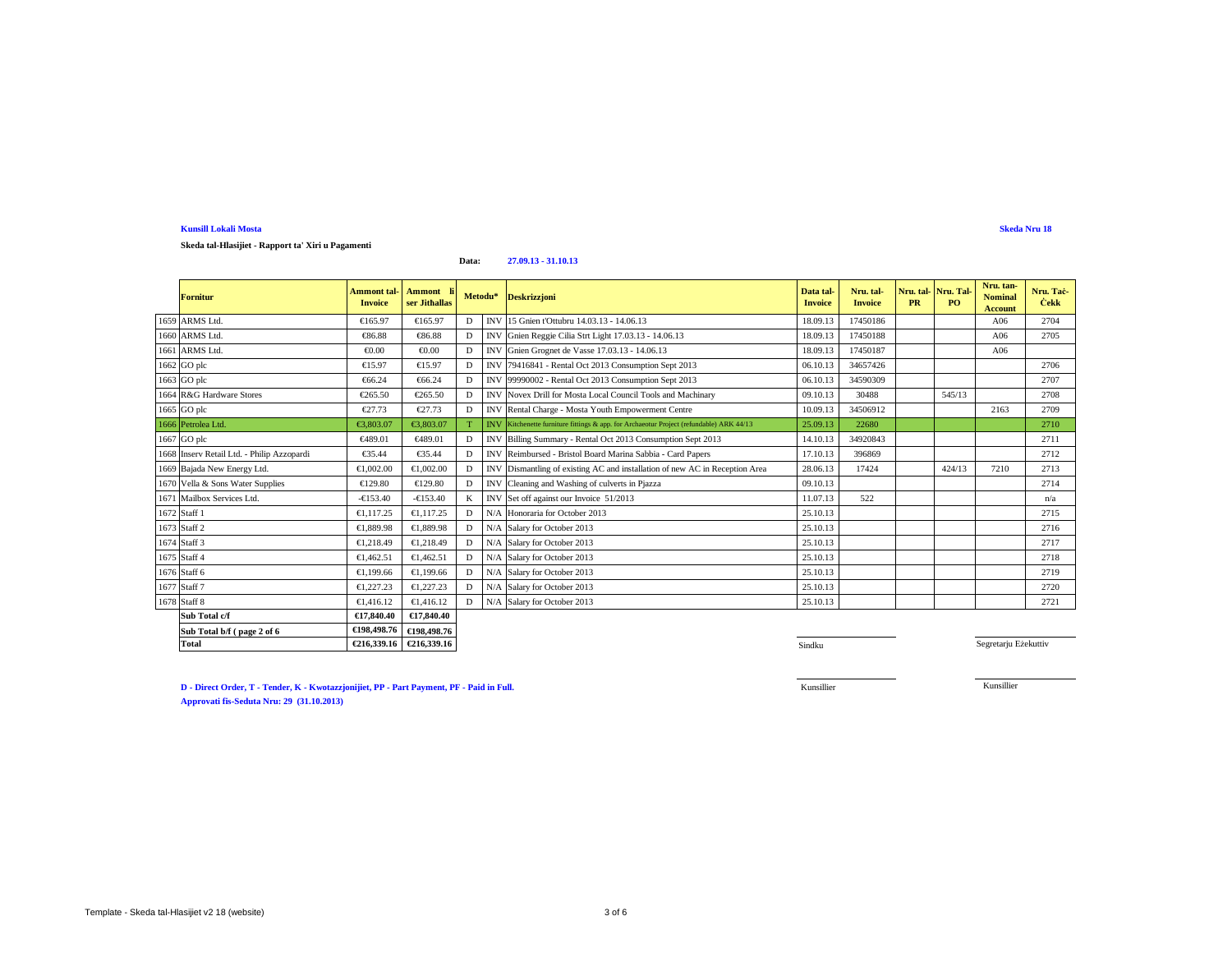**Skeda tal-Hlasijiet - Rapport ta' Xiri u Pagamenti**

#### **Data:27.09.13 - 31.10.13**

|      | <b>Fornitur</b>                                | <b>Ammont</b> tal-<br><b>Invoice</b> | Ammont li<br>ser Jithallas |              | Metodu*    | <b>Deskrizzjoni</b>                                                    | Data tal-<br><b>Invoice</b> | Nru. tal-<br><b>Invoice</b> | Nru. tal-Nru. Tal<br><b>PR</b> | PO.        | Nru. tan-<br><b>Nominal</b><br>Account | Nru. Tac-<br><b>Čekk</b> |
|------|------------------------------------------------|--------------------------------------|----------------------------|--------------|------------|------------------------------------------------------------------------|-----------------------------|-----------------------------|--------------------------------|------------|----------------------------------------|--------------------------|
| 1679 | Commissioner of Inland Revenue                 | €2.567.80                            | €2.567.8                   | D            |            | N/A NI and FSS for October 2013                                        | 25.10.13                    |                             |                                |            |                                        | 2722                     |
| 1680 |                                                |                                      |                            |              |            | CANCELLED                                                              |                             |                             |                                |            |                                        | 2723                     |
| 1681 |                                                |                                      |                            |              |            | <b>CANCELLED</b>                                                       |                             |                             |                                |            |                                        | 2724                     |
| 1682 | Mosta Local Council - Front Office             | €60.00                               | €60.00                     | $\mathbf{D}$ | N/A        | Reimbursed re: MEPA DNO Blata l-Gholja for structure of concrete       | 25.10.13                    |                             |                                |            |                                        | 2725                     |
| 1683 | Commissioner of Police                         | €25.00                               | €25.00                     | D            | <b>INV</b> | Police Mueum Entrance Fee                                              | 25.10.13                    |                             |                                |            |                                        | 2726                     |
|      | 1684 Philip Azzopardi (Inserv Retail Ltd.)     | €28.46                               | €2846                      | D            | <b>INV</b> | Reimbursed - Photocopy Paper and batteries                             | 28.10.13                    |                             |                                |            |                                        | 2727                     |
|      | 1685 Permanent Secretary, Ministry for Tourism | €40.00                               | €40.00                     | D            | <b>INV</b> | Advert - (DLG) KLMQ 03-2013 & KLMQ 04-2013                             | 28.10.13                    |                             |                                |            |                                        | 2728                     |
|      | 1686 Maltapost p.l.c                           | €43.42                               | €43.42                     | D            | N/A        | 167 stamps (0.26 each) for Qalbiena Mostin                             | 28.10.13                    |                             |                                |            | 2650                                   | 2729                     |
|      | 1687 Government Property Department            | €6,505.94                            | €6,50594                   | D            | <b>INV</b> | Non-Residential Rent 04/10/13 - 03/10/14                               | 17.10.13                    | 1239452                     |                                |            |                                        | 2730                     |
|      |                                                |                                      |                            |              |            |                                                                        |                             |                             |                                |            |                                        |                          |
|      | 1688 Adam Bugeja                               | €560.00                              |                            | T            |            | INV Various Trips as per w/ono. 17-2013                                | 16.10.13                    | 467/13                      |                                |            |                                        | 2731                     |
|      | 1689 Adam Bugeja                               | €397.07                              |                            | T            |            | INV Triq 1-Ghonnella measuredby Malcolm Gingell - MLC 13-B01-3         | 20.10.13                    | 471/13                      |                                |            |                                        | 2731                     |
|      | 1690 Adam Bugeja                               | €835.68                              |                            | T            | <b>INV</b> | Triq ir-Rifugiati tal-Gwera measured by Malcolm Gingell - MLC 13-B01-4 | 20.10.13                    | 472/13                      |                                |            |                                        | 2731                     |
| 1691 | Adam Bugeja                                    | €12.147.42                           | €13,940.17                 |              | <b>INV</b> | Triq Kurat Bzzina measured by Malcolm Gingell - MLC 13-B01-5           | 20.10.13                    | 473/13                      |                                |            |                                        | 2731                     |
|      | 1692 Alberta Fire & Security Equipment Ltd.    | €73.99                               | €7399                      | D            | <b>INV</b> | Service Report                                                         | 04.09.13                    | 30113740                    |                                | 518-13     | 2340                                   | 2732                     |
|      | 1693 Anna Maria Grech                          | €560.00                              | €560.00                    | D            | <b>INV</b> | Youth Work Sevices Aug 2013                                            | 01.09.13                    | Mosta LC08/13               |                                |            | 3365                                   | 2733                     |
|      | 1694 Central Asphalt Ltd.                      | €22.18                               | €22.18                     | D            | <b>INV</b> | Aggregaten Bags                                                        | 30.07.13                    | 47044                       |                                |            | 2210/002                               | 2734                     |
| 1695 | Compunet                                       | €213.94                              | €213.94                    | D            | <b>INV</b> | Various Toners                                                         | 10.09.13                    | 7566                        |                                | 523-13     | 2620                                   | 2735                     |
|      | 1696 Dennis Scicluna                           | €350.00                              | €350.00                    | D            | IN         | Weed cutting i Triq Sagra Familja (Bidnija)                            | 01.08.13                    | 27805                       |                                | $475 - 13$ | 3052                                   | 2736                     |
|      | 1697 Ell's Urban Services Ltd.                 | €458.40                              | €458.40                    |              | <b>INV</b> | Pathing in Triq il-Kbira                                               | 16.09.13                    | M12-09                      |                                |            | 2310/002                               | 2737                     |
|      | 1698 Ell's Urban Services Ltd.                 | €196.70                              | €196.70                    |              | IN         | Pathing in Triq il-Barriera                                            | 16.09.13                    | M12-11                      |                                |            | 2310/002                               | 2737                     |
|      | 1699 Ell's Urban Services Ltd.                 | €126.70                              | €126.70                    |              | <b>INV</b> | Pathing in Triq l-Isperanza                                            | 16.09.13                    | M12-12                      |                                |            | 2310/002                               | 2737                     |
|      | 1700 Ell's Urban Services Ltd.                 | €678.80                              | €678.80                    | T            | <b>INV</b> | Pathing in Triq il-Kappella tal-Isperanza                              | 16.09.13                    | M12-13                      |                                |            | 2310/002                               | 2737                     |
|      | Sub Total c/f                                  | €26,176.60                           | €26,176.60                 |              |            |                                                                        |                             |                             |                                |            |                                        |                          |
|      | Sub Total b/f (page 3 of 6                     | €216.339.16                          | €216,339.16                |              |            |                                                                        |                             |                             |                                |            |                                        |                          |
|      | <b>Total</b>                                   | €242.515.76                          | €242,515.76                |              |            |                                                                        | Sindku                      |                             |                                |            | Segretarju Eżekuttiv                   |                          |

**D - Direct Order, T - Tender, K - Kwotazzjonijiet, PP - Part Payment, PF - Paid in Full. Approvati fis-Seduta Nru: 29 (31.10.2013)**Kunsillier Kunsillier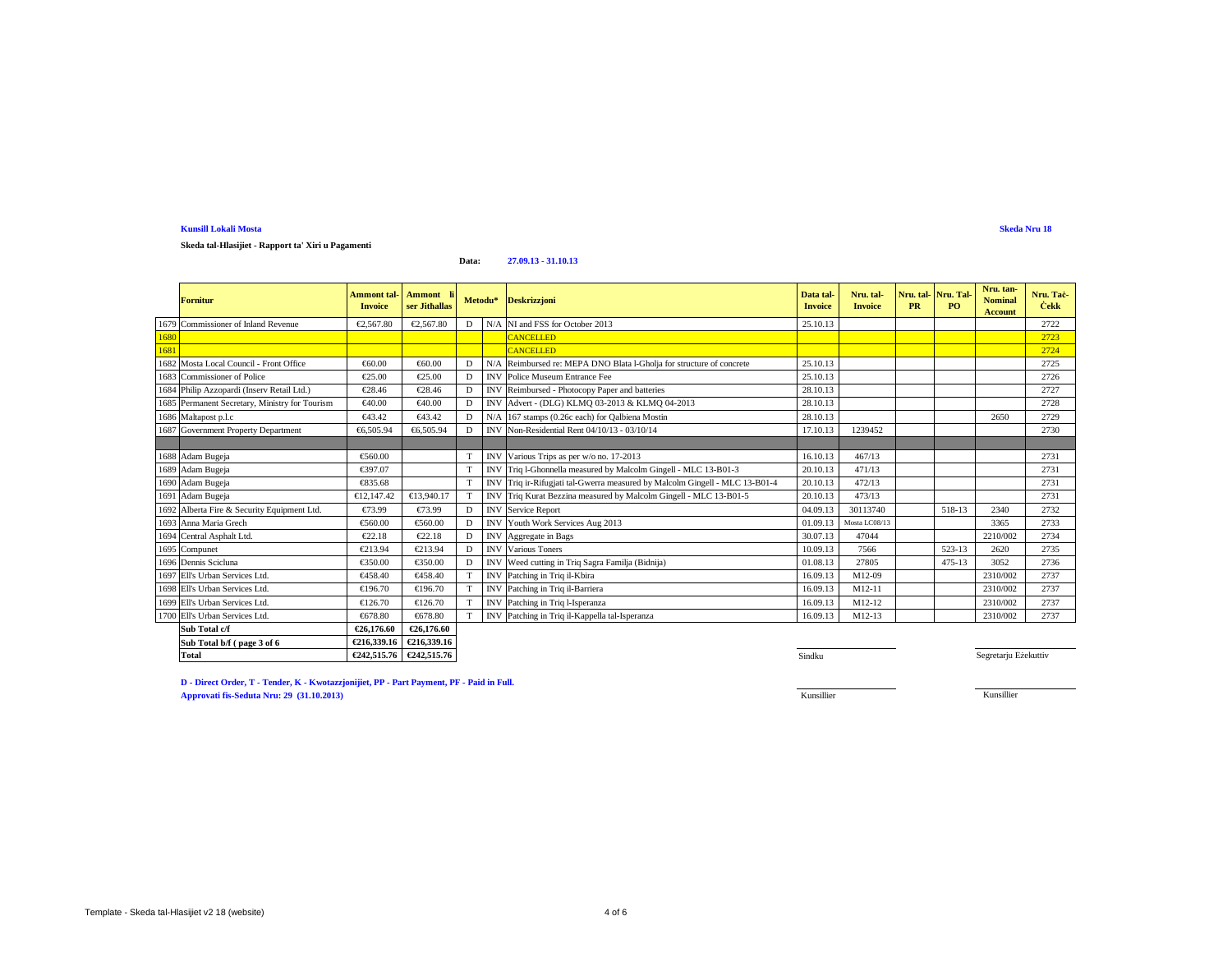### **Skeda tal-Ħlasijiet - Rapport ta' Xiri u Pagamenti**

#### **Data:27.09.13 - 31.10.13**

| <b>Fornitur</b>                                  | <b>Ammont</b> tal-<br><b>Invoice</b> | Ammont<br>ser Jithallas |                 |            | Metodu* Deskrizzjoni                                                    | Data tal-<br><b>Invoice</b> | Nru. tal-<br><b>Invoice</b> | Nru. tal-<br><b>PR</b> | Nru. Tal-<br>PO. | Nru. tan-<br><b>Nominal</b><br><b>Account</b> | Nru. Tac-<br><b>Cekk</b> |
|--------------------------------------------------|--------------------------------------|-------------------------|-----------------|------------|-------------------------------------------------------------------------|-----------------------------|-----------------------------|------------------------|------------------|-----------------------------------------------|--------------------------|
| 1701 Ell's Urban Services Ltd                    | €355.00                              | €355.00                 |                 | <b>INV</b> | Pathing in Triq San Anton Abbati                                        | 16.09.13                    | M12-14                      |                        |                  | 2310/002                                      | 2737                     |
| 1702 Ell's Urban Services Ltd.                   | €749.10                              | €749.10                 | T               | <b>INV</b> | Pathing in Triq il-Ghasel                                               | 16.09.13                    | M12-15                      |                        |                  | 2310/002                                      | 2737                     |
| 1703 Ell's Urban Services Ltd.                   | €250.80                              | €250.80                 | T               | <b>INV</b> | Pathing in Triq San Silvestru                                           | 16.09.13                    | M12-16                      |                        |                  | 2310/002                                      | 2737                     |
| 1704 Ell's Urban Services Ltd.                   | €137.60                              | €137.60                 | $\mathbf T$     | <b>INV</b> | Pathing in Triq San Gwann                                               | 16.09.13                    | M12-17                      |                        |                  | 2310/002                                      | 2737                     |
| 1705 Ell's Urban Services Ltd.                   | €281.50                              | €281.50                 | T               | IN         | Pathing in Triq Speranza                                                | 16.09.13                    | M12-18                      |                        |                  | 2310/002                                      | 2737                     |
| 1706 Ell's Urban Services Ltd.                   | €463.70                              | €463.70                 | T               | <b>INV</b> | Pathing in Triq il-Gnejna                                               | 16.09.13                    | M12-19                      |                        |                  | 2310/002                                      | 2737                     |
| 1707 Ell's Urban Services Ltd.                   | €653.90                              | €653.90                 | <b>T</b>        | <b>INV</b> | Pathing in Triq l-Imsiebah                                              | 16.09.13                    | M12-22                      |                        |                  | 2310/002                                      | 2737                     |
| 1708 Ell's Urban Services Ltd.                   | $\epsilon$ 21.30                     | €21.30                  | T               | <b>INV</b> | Patchig in Triq Cassar                                                  | 16.09.13                    | M12-23                      |                        |                  | 2310/002                                      | 2737                     |
| 1709 Ell's Urban Services Ltd.                   | €379.70                              | €379.70                 | T               | <b>INV</b> | Pathing in Triq il-Mithna il-Qadima                                     | 16.09.13                    | M12-26                      |                        |                  | 2310/002                                      | 2737                     |
| 1710 Ell's Urban Services Ltd.                   | €36.20                               | €36.20                  | T               | <b>INV</b> | Patchig in Triq il-Brittanja                                            | 16.09.13                    | M12-27                      |                        |                  | 2310/002                                      | 2737                     |
| 1711 Ell's Urban Services Ltd.                   | €249.80                              | €249.80                 |                 | <b>INV</b> | Pathing in Triq il-Qasira                                               | 16.09.13                    | M12-28                      |                        |                  | 2310/002                                      | 2737                     |
| 1712 Ell's Urban Services Ltd                    | €641.30                              | €641.30                 | T               | <b>INV</b> | Pathing in Triq id-Dawr                                                 | 16.09.13                    | M12-30                      |                        |                  | 2310/002                                      | 2737                     |
| 1713 Ell's Urban Services Ltd.                   | €419.10                              | €419.10                 | T               | <b>INV</b> | Pathing in Triq Patri Guze Delia                                        | 16.09.13                    | M12-31                      |                        |                  | 2310/002                                      | 2737                     |
| 1714 Ell's Urban Services Ltd.                   | €50.70                               | €50.70                  | T               | <b>INV</b> | Patchig in Triq il-Qalbiena tal-Mostin                                  | 16.09.13                    | M12-32                      |                        |                  | 2310/002                                      | 2737                     |
| 1715 Ell's Urban Services Ltd.                   | €299.00                              | €299.00                 | $^{\mathrm{T}}$ | <b>INV</b> | Pathing in Triq Zmien il-Bronz                                          | 16.09.13                    | M12-35                      |                        |                  | 2310/002                                      | 2737                     |
| 1716 Environmental Landscapes Consortium Limited | €3,380.83                            | €3,380.83               | T               | <b>INV</b> | Cleaning and Maintenance of Rrk and Gardens in Mosta July 2013          | 31.07.13                    | 9860                        |                        |                  | 3061                                          | 2738                     |
| 1717 Gauci Borda & Co. Ltd.                      | €154.99                              |                         | D               |            | INV Rylard MarineVarnish                                                | 31.07.13                    | 96455                       |                        | $466 - 13$       | 2210/002                                      | 2739                     |
| 1718 Gauci Borda & Co. Ltd.                      | €154.99                              | €309.98                 | D               | <b>INV</b> | RylardMarine Varnish                                                    | 06.09.13                    | 98009                       |                        | 517-13           | 2210/002                                      | 2739                     |
| 1719 Galea Curmi Engineering Consultants         | €408.81                              | €40881                  | T               | <b>INV</b> | Contract Manager Fee July 13                                            | 31.07.13                    | 2585                        |                        |                  | 3010                                          | 2740                     |
| 1720 Golden Gate Co. Ltd.                        | €130.76                              | €130.76                 | D               | <b>INV</b> | Various Sationeries                                                     | 27.09.13                    | 420541                      |                        | 539-13           | 2620/2220                                     | 2741                     |
| 1721 Perit George Farrugia                       | €889.30                              | €889.30                 | D               | <b>INV</b> | Certifiation of Road Patching Works re: M12                             | 16.09.13                    | M12 Arch                    |                        |                  |                                               | 2742                     |
| 1722 Perit Joseph Attard                         | €601.15                              |                         | T               |            | INV Certification of Resurfacing of Streets PPP 2 - Triq E.B. Vella     | 02.09.13                    | Bill 1                      |                        |                  | 3336                                          | 2743                     |
| 1723 Perit Joseph Attard                         | €561.67                              |                         | T               |            | INV Certification of Resurfacing of Streets PPP 2 - Triq Salvu Aquilina | 02.09.13                    | Bill 2                      |                        |                  | 3336                                          | 2743                     |
| Sub total c/f                                    | €23,929.11                           | €23,929.11              |                 |            |                                                                         |                             |                             |                        |                  |                                               |                          |
| Sub total b/f (page 4 of 6)                      | €242,515.76                          | €242,515.76             |                 |            |                                                                         |                             |                             |                        |                  |                                               |                          |

<sup>1</sup>/<sub>1</sub> Sindku and the set of the set of the set of the set of the set of the set of the set of the set of the set of the set of the set of the set of the set of the set of the set of the set of the set of the set of the s

Segretarju Eżekuttiv

**D - Direct Order, T - Tender, K - Kwotazzjonijiet, PP - Part Payment, PF - Paid in Full.**

**Total**  $\left[ \ \epsilon \right]$  **€266,444.87**  $\epsilon$  **€266,444.87** 

**Approvati fis-Seduta Nru: 29 (31.10.2013)**

Kunsillier

Kunsillier Kunsillier